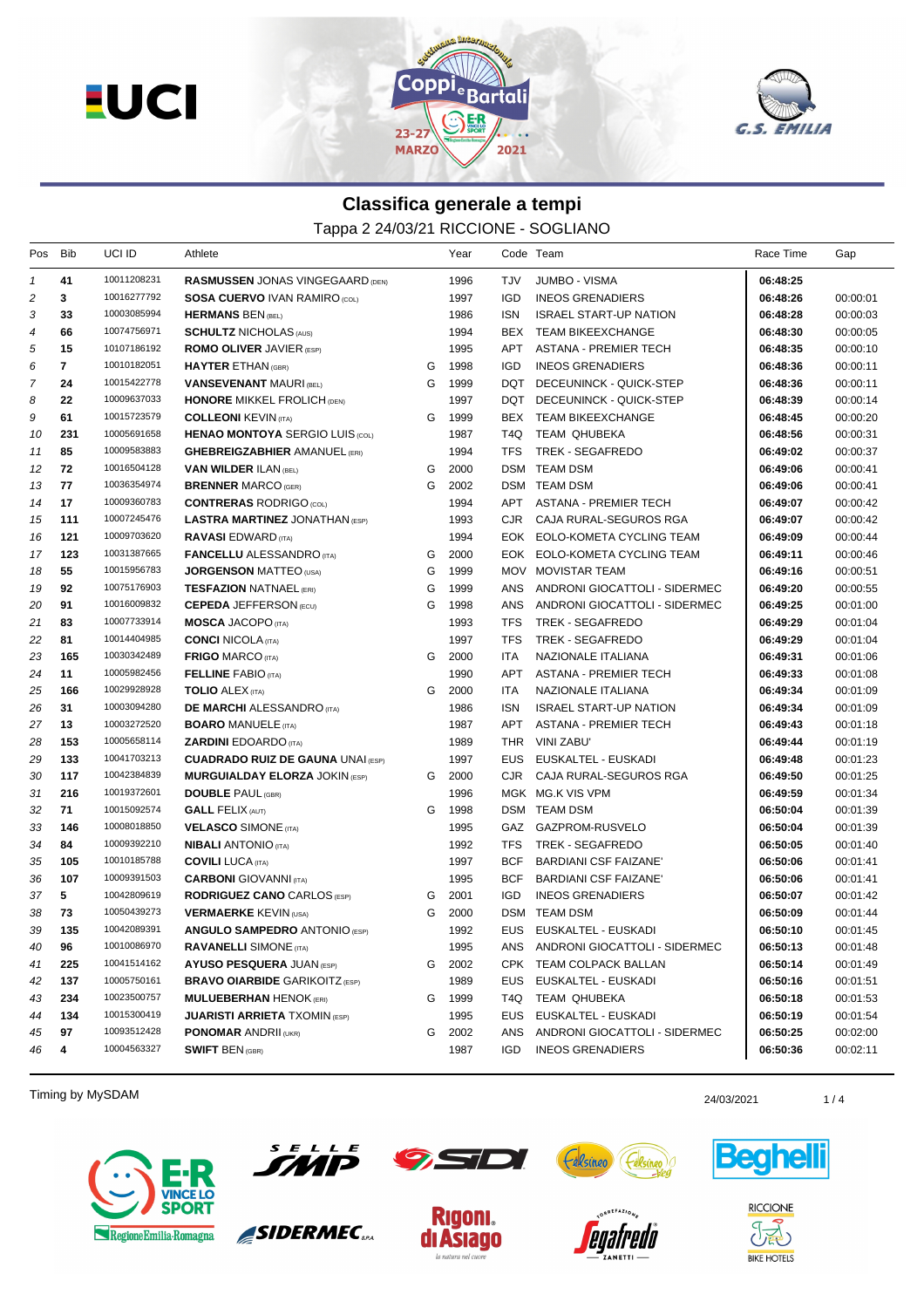



## **Classifica generale a tempi**

Tappa 2 24/03/21 RICCIONE - SOGLIANO

| Pos | Bib         | UCI ID      | Athlete                                    |   | Year |            | Code Team                            | Race Time | Gap      |
|-----|-------------|-------------|--------------------------------------------|---|------|------------|--------------------------------------|-----------|----------|
| 47  | 103         | 10009700889 | <b>GAROSIO ANDREA</b> (ITA)                |   | 1993 | <b>BCF</b> | BARDIANI CSF FAIZANE'                | 06:50:42  | 00:02:17 |
| 48  | $\mathbf 1$ | 10007996824 | <b>HENAO GOMEZ SEBASTIAN (COL)</b>         |   | 1993 | <b>IGD</b> | <b>INEOS GRENADIERS</b>              | 06:50:46  | 00:02:21 |
| 49  | 12          | 10010041100 | <b>STALNOV NIKITA (KAZ)</b>                |   | 1991 | APT        | ASTANA - PREMIER TECH                | 06:50:50  | 00:02:25 |
| 50  | 106         | 10014968191 | <b>MONACO ALESSANDRO</b> (ITA)             | G | 1998 | <b>BCF</b> | <b>BARDIANI CSF FAIZANE'</b>         | 06:50:57  | 00:02:32 |
| 51  | 94          | 10006564860 | <b>SEPULVEDA EDUARDO (ARG)</b>             |   | 1991 | ANS        | ANDRONI GIOCATTOLI - SIDERMEC        | 06:51:02  | 00:02:37 |
| 52  | 86          | 10030804049 | <b>TIBERI ANTONIO</b> (ITA)                | G | 2001 | <b>TFS</b> | TREK - SEGAFREDO                     | 06:51:21  | 00:02:56 |
| 53  | 101         | 10009873065 | <b>CANAVERAL JOHNATAN (COL)</b>            |   | 1996 | <b>BCF</b> | <b>BARDIANI CSF FAIZANE'</b>         | 06:51:28  | 00:03:03 |
| 54  | 241         | 10009499617 | <b>GARAVAGLIA GIACOMO (ITA)</b>            |   | 1996 | IWM        | WORK SERVICE MARCHIOL DINATEK        | 06:51:28  | 00:03:03 |
| 55  | 65          | 10004595558 | <b>MEYER CAMERON (AUS)</b>                 |   | 1988 |            | BEX TEAM BIKEEXCHANGE                | 06:51:50  | 00:03:25 |
| 56  | 127         | 10011235008 | <b>FORTUNATO LORENZO (ITA)</b>             |   | 1996 | EOK        | EOLO-KOMETA CYCLING TEAM             | 06:52:23  | 00:03:58 |
| 57  | 32          | 10051994206 | <b>PICCOLI JAMES (CAN)</b>                 |   | 1991 | ISN        | <b>ISRAEL START-UP NATION</b>        | 06:52:24  | 00:03:59 |
| 58  | 34          | 10007882242 | <b>NIV GUY (ISR)</b>                       |   | 1994 | <b>ISN</b> | <b>ISRAEL START-UP NATION</b>        | 06:53:15  | 00:04:50 |
| 59  | 124         | 10023603013 | <b>FETTER ERIK (HUN)</b>                   | G | 2000 |            | EOK EOLO-KOMETA CYCLING TEAM         | 06:53:47  | 00:05:22 |
| 60  | 76          | 10016484930 | <b>VANDENABEELE HENRI (BEL)</b>            | G | 2000 |            | DSM TEAM DSM                         | 06:53:51  | 00:05:26 |
| 61  | 43          | 10022852170 | <b>PLUIMERS RICK (NED)</b>                 | G | 2000 | TJV        | JUMBO - VISMA                        | 06:54:05  | 00:05:40 |
| 62  | 57          | 10035265241 | <b>ALBA BOLIVAR JUAN DIEGO (COL)</b>       |   | 1997 | <b>MOV</b> | MOVISTAR TEAM                        | 06:54:17  | 00:05:52 |
| 63  | 113         | 10015906869 | <b>LAZKANO LOPEZ OIER (ESP)</b>            | G | 1999 | CJR.       | CAJA RURAL-SEGUROS RGA               | 06:54:24  | 00:05:59 |
| 64  | 64          | 10006720161 | <b>HOWSON DAMIEN (AUS)</b>                 |   | 1992 |            | BEX TEAM BIKEEXCHANGE                | 06:54:50  | 00:06:25 |
| 65  | 224         | 10030102114 | <b>MARTINELLI ALESSIO</b> (ITA)            | G | 2001 |            | CPK TEAM COLPACK BALLAN              | 06:56:43  | 00:08:18 |
| 66  | 56          | 10056423971 | <b>GONZALEZ RIVERA ABNER (PUR)</b>         | G | 2000 |            | MOV MOVISTAR TEAM                    | 06:56:44  | 00:08:19 |
| 67  | 193         | 10014405490 | <b>LUCCA RICCARDO</b> (ITA)                |   | 1997 | GEF        | <b>GENERAL STORE - F.LLI CURIA -</b> | 06:56:50  | 00:08:25 |
| 68  | 176         | 10008855878 | <b>VDOVIN ALEKSANDR (RUS)</b>              |   | 1993 | <b>RUS</b> | NAZIONALE RUSSIA                     | 06:57:00  | 00:08:35 |
| 69  | 161         | 10007260331 | <b>SENNI MANUEL (ITA)</b>                  |   | 1992 | ITA        | NAZIONALE ITALIANA                   | 06:57:06  | 00:08:41 |
| 70  | 102         | 10007742503 | <b>GABBURO</b> DAVIDE (ITA)                |   | 1993 | <b>BCF</b> | <b>BARDIANI CSF FAIZANE'</b>         | 06:57:08  | 00:08:43 |
| 71  | 243         | 10014478343 | <b>COLOMBO</b> RAUL (ITA)                  |   | 1996 | IWM.       | WORK SERVICE MARCHIOL DINATEK        | 06:57:12  | 00:08:47 |
| 72  | 16          | 10036105101 | <b>BRUSSENSKIY GLEB (KAZ)</b>              | G | 2000 | APT        | ASTANA - PREMIER TECH                | 06:57:22  | 00:08:57 |
| 73  | 51          | 10015833818 | <b>CARRETERO HECTOR (ESP)</b>              |   | 1995 |            | MOV MOVISTAR TEAM                    | 06:58:05  | 00:09:40 |
| 74  | 114         | 10009720491 | <b>AULAR SANABRIA ORLUIS ALBERTO (VEN)</b> |   | 1996 | CJR.       | CAJA RURAL-SEGUROS RGA               | 06:58:15  | 00:09:50 |
| 75  | 37          | 10015606674 | <b>BERWICK SEBASTIAN (AUS)</b>             | G | 1999 | ISN.       | <b>ISRAEL START-UP NATION</b>        | 07:00:17  | 00:11:52 |
| 76  | 187         | 10029858705 | <b>PARISINI NICOLO' (ITA)</b>              | G | 2000 | BTC        | BELTRAMI TSA TRE COLLI               | 07:00:19  | 00:11:54 |
| 77  | 63          | 10006291442 | <b>HEPBURN MICHAEL (AUS)</b>               |   | 1991 |            | BEX TEAM BIKEEXCHANGE                | 07:00:23  | 00:11:58 |
| 78  | 236         | 10015722771 | <b>PUPPIO ANTONIO (ITA)</b>                | G | 1999 | T4Q.       | TEAM QHUBEKA                         | 07:00:39  | 00:12:14 |
| 79  | 75          | 10036430049 | <b>MAYRHOFER MARIUS (GER)</b>              | G | 2000 |            | DSM TEAM DSM                         | 07:00:47  | 00:12:22 |
| 80  | 142         | 10010201350 | <b>RIKUNOV PETR (RUS)</b>                  |   | 1997 |            | GAZ GAZPROM-RUSVELO                  | 07:00:47  | 00:12:22 |
| 81  | 74          | 10023963529 | <b>HAYTER LEO (GBR)</b>                    | G | 2001 |            | DSM TEAM DSM                         | 07:00:49  | 00:12:24 |
| 82  | 174         | 10015314361 | <b>SMIRNOV IVAN (RUS)</b>                  | G | 1999 |            | RUS NAZIONALE RUSSIA                 | 07:00:55  | 00:12:30 |
| 83  | 196         | 10015832000 | <b>VISINTAINER LORENZO (ITA)</b>           | G | 1999 |            | GEF GENERAL STORE - F.LLI CURIA -    | 07:00:59  | 00:12:34 |
| 84  | 131         | 10015709132 | <b>AZPARREN XABIER MIKEL (ESP)</b>         | G | 1999 | EUS        | EUSKALTEL - EUSKADI                  | 07:00:59  | 00:12:34 |
| 85  | 93          | 10062390178 | <b>UMBA LOPEZ ABNER SANTIAGO (COL)</b>     | G | 2002 |            | ANS ANDRONI GIOCATTOLI - SIDERMEC    | 07:01:00  | 00:12:35 |
| 86  | 247         | 10000991808 | <b>REBELLIN</b> DAVIDE (ITA)               |   | 1971 |            | IWM WORK SERVICE MARCHIOL DINATEK    | 07:01:21  | 00:12:56 |
| 87  | 46          | 10022761032 | <b>VAN DIJKE MICK (NED)</b>                | G | 2000 | TJV        | JUMBO - VISMA                        | 07:01:43  | 00:13:18 |
| 88  | 45          | 10023376475 | LEEMEREIZE GIJS (NED)                      | G | 1999 | TJV        | JUMBO - VISMA                        | 07:01:43  | 00:13:18 |
| 89  | 215         | 10010128905 | <b>WRIGHT PAUL (NZL)</b>                   | G | 1998 |            | MGK MG.K VIS VPM                     | 07:02:07  | 00:13:42 |
| 90  | 122         | 10008816775 | <b>DINA MARTON (HUN)</b>                   |   | 1996 |            | EOK EOLO-KOMETA CYCLING TEAM         | 07:02:08  | 00:13:43 |
| 91  | 173         | 10015265659 | <b>MUKHOMEDIAROV DMITRII (RUS)</b>         | G | 1999 |            | RUS NAZIONALE RUSSIA                 | 07:02:52  | 00:14:27 |
| 92  | 25          | 10003292324 | <b>CAVENDISH MARK (GBR)</b>                |   | 1985 |            | DQT DECEUNINCK - QUICK-STEP          | 07:03:17  | 00:14:52 |

Timing by MySDAM 2/4





SIDERMEC<sub>SPA</sub>





|  | ٠ |
|--|---|
|  |   |



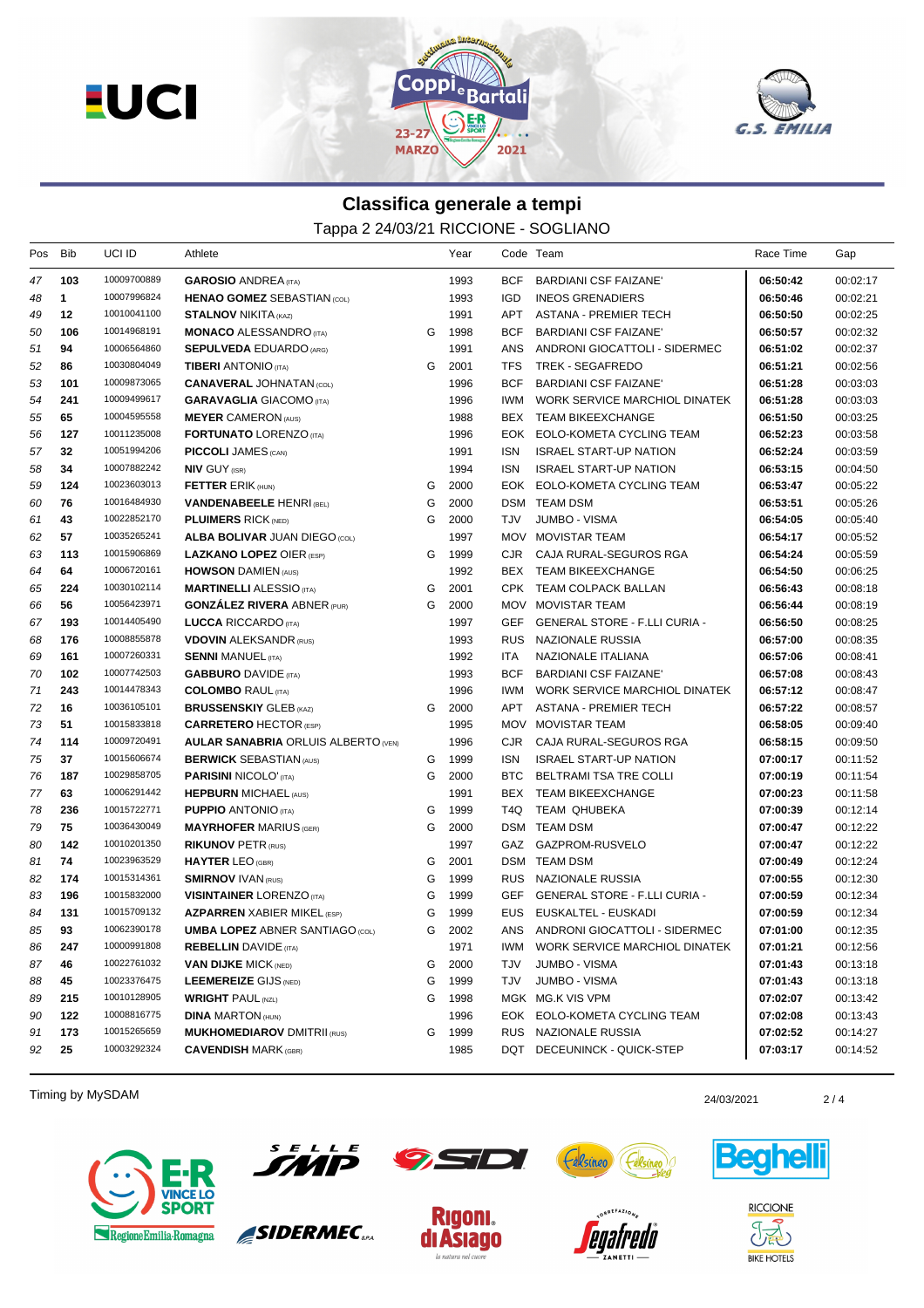



## **Classifica generale a tempi**

Tappa 2 24/03/21 RICCIONE - SOGLIANO

| Pos     | Bib     | UCI ID      | Athlete                                       |   | Year   |            | Code Team                            | Race Time | Gap      |
|---------|---------|-------------|-----------------------------------------------|---|--------|------------|--------------------------------------|-----------|----------|
| 93      | 95      | 10007822729 | <b>RUMAC JOSIP (CRO)</b>                      |   | 1994   | ANS        | ANDRONI GIOCATTOLI - SIDERMEC        | 07:03:27  | 00:15:02 |
| 94      | 197     | 10009639255 | <b>ZAHIRI</b> ABDERRAHIM (MAR)                |   | 1996   | GEF        | <b>GENERAL STORE - F.LLI CURIA -</b> | 07:03:29  | 00:15:04 |
| 95      | 104     | 10010183263 | <b>RIVERA KEVIN (CRC)</b>                     | G | 1998   | <b>BCF</b> | <b>BARDIANI CSF FAIZANE'</b>         | 07:03:46  | 00:15:21 |
| 96      | 145     | 10014401955 | <b>SCARONI</b> CRISTIAN (ITA)                 |   | 1997   | GAZ        | GAZPROM-RUSVELO                      | 07:03:49  | 00:15:24 |
| 97      | 147     | 10075083741 | <b>VACEK MATHIAS</b> (CZE)                    | G | 2002   |            | GAZ GAZPROM-RUSVELO                  | 07:03:49  | 00:15:24 |
| 98      | 185     | 10084075035 | <b>MILESI</b> LORENZO (ITA)                   | G | 2002   | BTC.       | BELTRAMI TSA TRE COLLI               | 07:04:00  | 00:15:35 |
| 99      | 195     | 10015792792 | <b>TOSIN RICCARDO (ITA)</b>                   | G | 1998   | GEF        | <b>GENERAL STORE - F.LLI CURIA -</b> | 07:04:01  | 00:15:36 |
| 100     | 183     | 10030302376 | <b>BALESTRA LORENZO (ITA)</b>                 | G | 2002   | BTC.       | BELTRAMI TSA TRE COLLI               | 07:04:02  | 00:15:37 |
| 101     | 42      | 10036464102 | <b>HESSMANN MICHEL (GER)</b>                  | G | 2001   | TJV        | <b>JUMBO - VISMA</b>                 | 07:04:15  | 00:15:50 |
| 102     | 14      | 10009818101 | <b>NATAROV YURIY (KAZ)</b>                    |   | 1986   | APT        | <b>ASTANA - PREMIER TECH</b>         | 07:04:23  | 00:15:58 |
| 103     | 44      | 10021708378 | <b>FISCHER-BLACK FINN (NZL)</b>               | G | 2001   | TJV        | <b>JUMBO - VISMA</b>                 | 07:04:33  | 00:16:08 |
| 104     | 237     | 10021918142 | <b>CHRISTENSEN DREW (NZL)</b>                 | G | 2001   | T4Q        | TEAM QHUBEKA                         | 07:04:44  | 00:16:19 |
| 105     | 141     | 10006795337 | <b>SHALUNOV EVGENY (RUS)</b>                  |   | 1992   | GAZ        | GAZPROM-RUSVELO                      | 07:04:52  | 00:16:27 |
| 106     | 144     | 10009818202 | <b>KUZMIN ANTON (KAZ)</b>                     |   | 1997   |            | GAZ GAZPROM-RUSVELO                  | 07:04:52  | 00:16:27 |
| 107     | 54      | 10010973714 | <b>JØRGENSEN MATHIAS NORSGAARD (DEN)</b>      |   | 1997   |            | MOV MOVISTAR TEAM                    | 07:04:52  | 00:16:27 |
| 108     | 223     | 10030050479 | <b>PLEBANI NICOLA</b> (ITA)                   | G | 2001   |            | CPK TEAM COLPACK BALLAN              | 07:04:57  | 00:16:32 |
| 109     | 115     | 10016193021 | <b>OSORIO CARVAJAL ALEJANDRO (COL)</b>        | G | 1998   | CJR.       | CAJA RURAL-SEGUROS RGA               | 07:05:03  | 00:16:38 |
| 110     | 182     | 10030127271 | <b>CRETTI LUCA (ITA)</b>                      | G | 2001   | BTC        | BELTRAMI TSA TRE COLLI               | 07:05:05  | 00:16:40 |
| 111     | 157     | 10005750262 | <b>GRADEK KAMIL (POL)</b>                     |   | 1990   |            | THR VINI ZABU'                       | 07:05:06  | 00:16:41 |
| 112     | 226     | 10029403108 | <b>PETRUCCI MATTIA (ITA)</b>                  | G | 2000   |            | CPK TEAM COLPACK BALLAN              | 07:05:08  | 00:16:43 |
| 113     | 36      | 10004881508 | <b>DOWSETT ALEX (GBR)</b>                     |   | 1988   | <b>ISN</b> | <b>ISRAEL START-UP NATION</b>        | 07:05:19  | 00:16:54 |
| 114     | 21      | 10005506651 | <b>ARCHBOLD SHANE (NZL)</b>                   |   | 1989   | DQT        | DECEUNINCK - QUICK-STEP              | 07:05:19  | 00:16:54 |
| 115     | 214     | 10030110905 | <b>DRAGHI</b> GUIDO (ITA)                     | G | 2001   |            | MGK MG.K VIS VPM                     | 07:05:24  | 00:16:59 |
| 116     | 201     | 10053731112 | <b>DIMA EMIL (ROU)</b>                        |   | 1997   | GTS        | <b>GIOTTI VICTORIA - SAVINI DUE</b>  | 07:05:38  | 00:17:13 |
| 117     | 205     | 10013809144 | <b>YUSTRE RODRIGUEZ KRISTIAN JAVIER (COL)</b> |   | 1993   | GTS.       | <b>GIOTTI VICTORIA - SAVINI DUE</b>  | 07:05:38  | 00:17:13 |
| 118     | 232     | 10010995841 | <b>SUNDERLAND DYLAN (AUS)</b>                 |   | 1996   | T4Q.       | TEAM QHUBEKA                         | 07:05:44  | 00:17:19 |
| 119     | 246     | 10030102215 | <b>ZECCHIN MICHAEL (ITA)</b>                  | G | 2001   | IWM        | WORK SERVICE MARCHIOL DINATEK        | 07:05:46  | 00:17:21 |
| 120     | 53      | 10057336175 | <b>RUBIO REYES EINER AUGUSTO (COL)</b>        | G | 1998   | MOV        | <b>MOVISTAR TEAM</b>                 | 07:05:51  | 00:17:26 |
| 121     | 82      | 10008670871 | <b>EG NIKLAS (DEN)</b>                        |   | 1995   | TFS.       | TREK - SEGAFREDO                     | 07:05:55  | 00:17:30 |
| 122     | 126     | 10009505475 | <b>ALBANESE VINCENZO (ITA)</b>                |   | 1996   |            | EOK EOLO-KOMETA CYCLING TEAM         | 07:06:06  | 00:17:41 |
| 123     | 211     | 10009780715 | <b>RADICE RAFFAELE</b> (ITA)                  |   | 1996   |            | MGK MG.K VIS VPM                     | 07:06:27  | 00:18:02 |
| 124     | 23      | 10015311028 | <b>GARRISON IAN (USA)</b>                     | G | 1998   |            | DQT DECEUNINCK - QUICK-STEP          | 07:07:19  | 00:18:54 |
| 125     | 35      | 10005391564 | <b>BRANDLE MATTHIAS (AUT)</b>                 |   | 1989   | <b>ISN</b> | <b>ISRAEL START-UP NATION</b>        | 07:07:31  | 00:19:06 |
| 126     | 233     | 10016297596 | <b>COATI</b> LUCA (ITA)                       | G | 1999   | T4Q.       | TEAM QHUBEKA                         | 07:07:39  | 00:19:14 |
| 127     | 164     | 10029822026 | <b>NENCINI</b> TOMMASO (ITA)                  | G | 2000   | ITA        | NAZIONALE ITALIANA                   | 07:07:40  | 00:19:15 |
| 128     | 154     | 10004501891 | <b>FRAPPORTI MARCO (ITA)</b>                  |   | 1985   | THR        | VINI ZABU'                           | 07:07:41  | 00:19:16 |
| 129     | 151     | 10009974816 | <b>BEVILACQUA SIMONE (ITA)</b>                |   | 1997   | THR        | VINI ZABU'                           | 07:07:41  | 00:19:16 |
| 130     | 116     | 10008682793 | <b>SAEZ BENITO HECTOR (ESP)</b>               |   | 1993   | CJR.       | CAJA RURAL-SEGUROS RGA               | 07:07:47  | 00:19:22 |
| 131 125 |         | 10008672891 | <b>FRAPPORTI MATTIA</b> (ITA)                 |   | 1994   |            | EOK EOLO-KOMETA CYCLING TEAM         | 07:07:49  | 00:19:24 |
| 132 171 |         | 10034936653 | <b>SYRITSA GLEB (RUS)</b>                     |   | G 2000 |            | RUS NAZIONALE RUSSIA                 | 07:07:52  | 00:19:27 |
| 133 222 |         | 10030434843 | <b>DELLA LUNGA FRANCESCO (ITA)</b>            | G | 2001   |            | CPK TEAM COLPACK BALLAN              | 07:07:52  | 00:19:27 |
| 134     | 221     | 10030125049 | <b>BOSCARO DAVIDE (ITA)</b>                   | G | 2000   |            | CPK TEAM COLPACK BALLAN              | 07:07:52  | 00:19:27 |
| 135 172 |         | 10034952922 | <b>BERSENEV NIKITA (RUS)</b>                  | G | 2000   |            | RUS NAZIONALE RUSSIA                 | 07:07:53  | 00:19:28 |
|         | 136 112 | 10009393624 | <b>CUADROS MORATA ALVARO (ESP)</b>            |   | 1995   | CJR.       | CAJA RURAL-SEGUROS RGA               | 07:07:58  | 00:19:33 |
|         | 137 194 | 10015078935 | <b>ROCCHETTA CRISTIAN (ITA)</b>               | G | 1998   | GEF        | <b>GENERAL STORE - F.LLI CURIA -</b> | 07:07:59  | 00:19:34 |
|         | 138 192 | 10015408634 | <b>BASEGGIO MATTEO (ITA)</b>                  | G | 1998   |            | GEF GENERAL STORE - F.LLI CURIA -    | 07:07:59  | 00:19:34 |

Timing by MySDAM 24/03/2021 3/4





SIDERMEC<sub>SPA</sub>